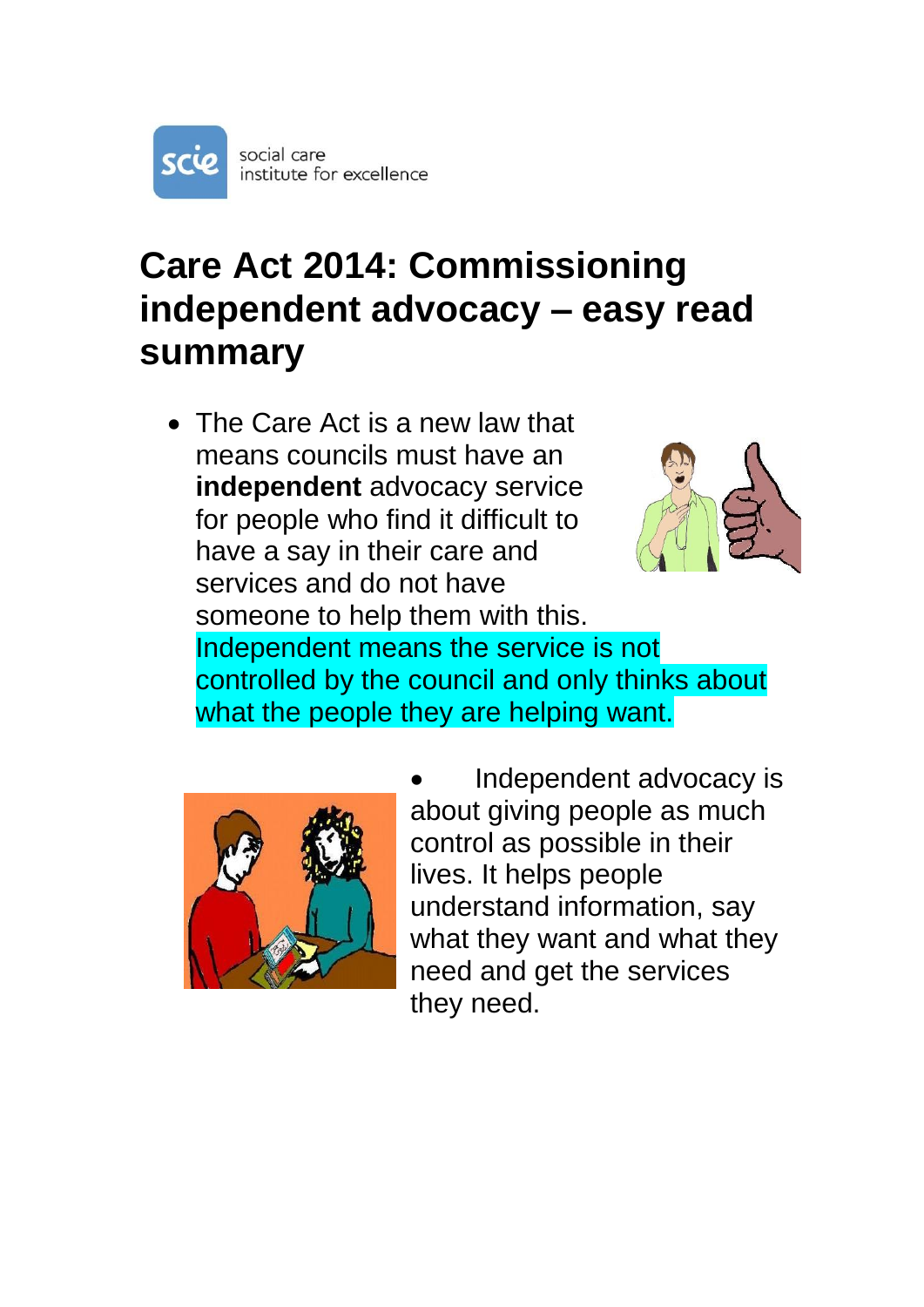• Advocates work with people as partners and are always on their side.





 Advocacy helps people in general and helps everyone to live together. It helps people to be part of things, be equal with other people and get their rights.

• The new law means more people are likely to use advocacy and councils will need to plan for this. This might be hard because there will be times when there are more people using advocacy services and times when there are not so many.

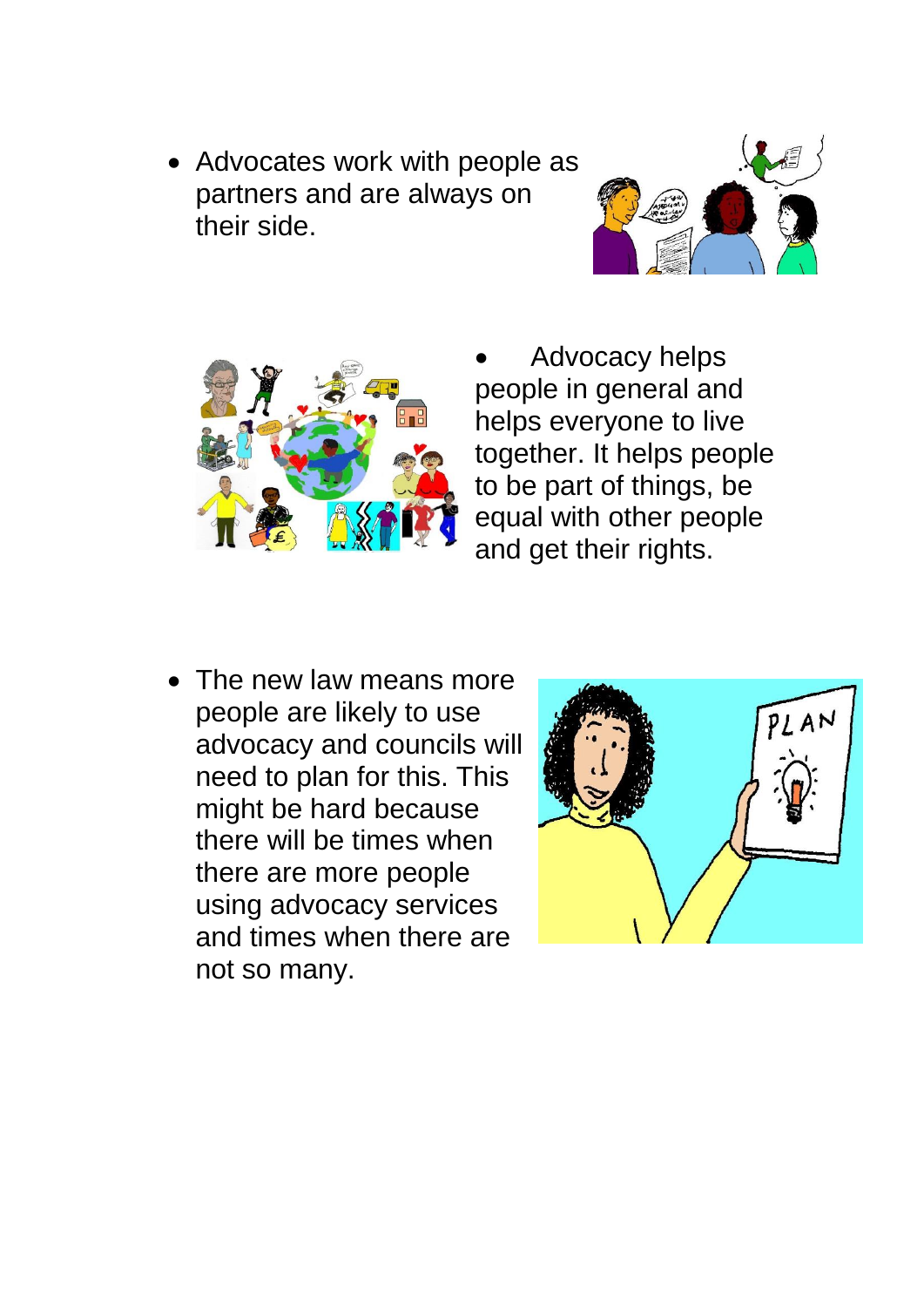Councils already have to have some advocacy services.

These services are called Independent Mental Capacity Advocacy, Independent Mental Health Advocacy and NHS



**Complaints** Advocacy. Some councils also have other advocacy services as they think they would be useful for people.

Complaint means saying that something is wrong with a service and asking for it to be sorted out.



When councils are thinking about what the Care Act says advocacy services they should use what is already there and work with organisations who already do advocacy.

• The councils should make sure the organisations they pay to run advocacy services under the Care Act can be flexible and can give help to all the people that need it. A lot more people are likely to use advocacy services when the Care Act takes effect in April 2015.

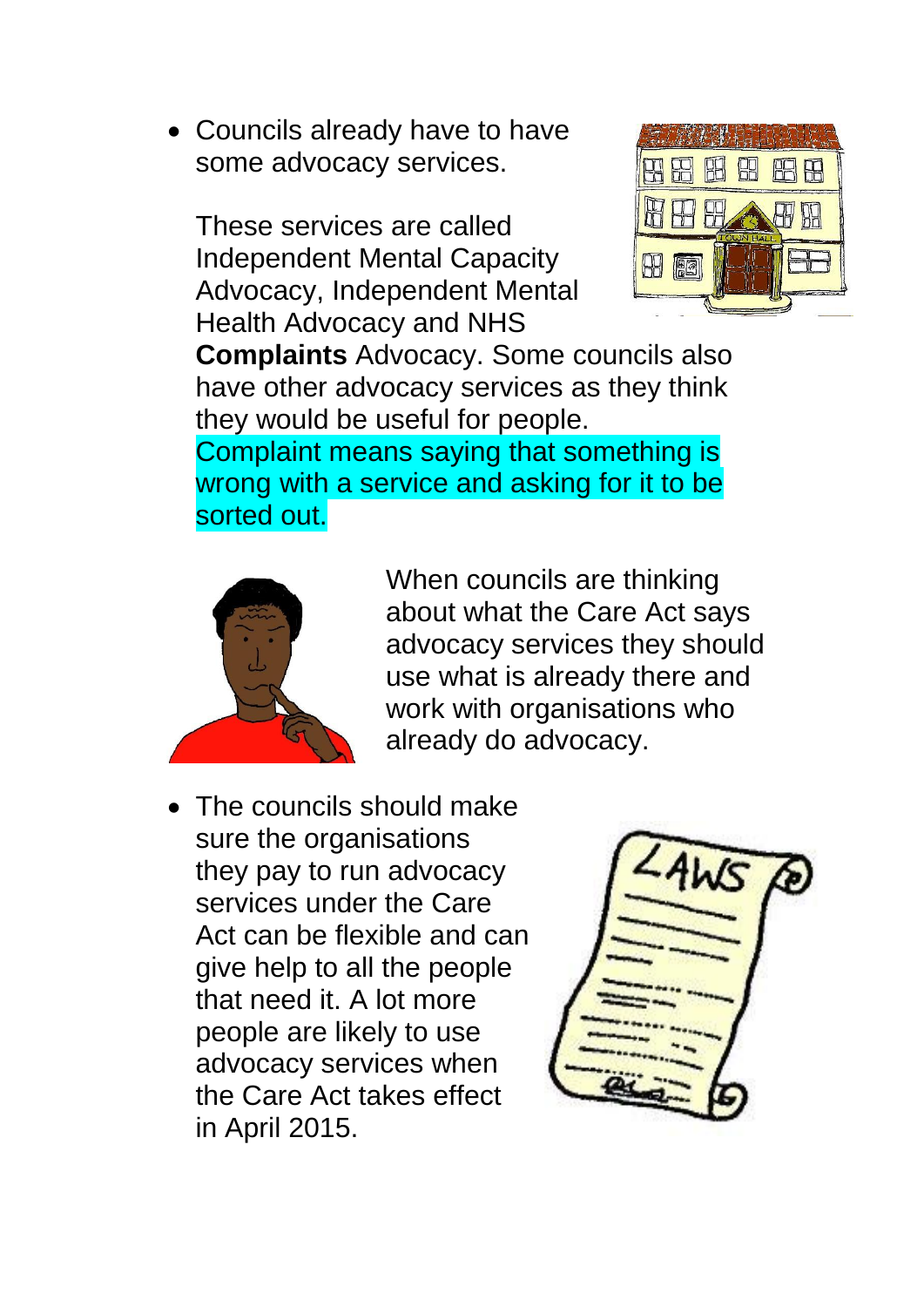

• Councils should get as much information as possible about advocacy services so they can plan for the future.

• They should use this information to help them work out who should run advocacy services, how they work out who needs advocacy, how advocacy services should work and working out where new services are needed.





Training is important for everyone who is working on advocacy services including the people in the council who choose the organisations to run the services. They need to know about everything the law says the council has to do including how people first get advocacy, how advocacy works and how people get the service.